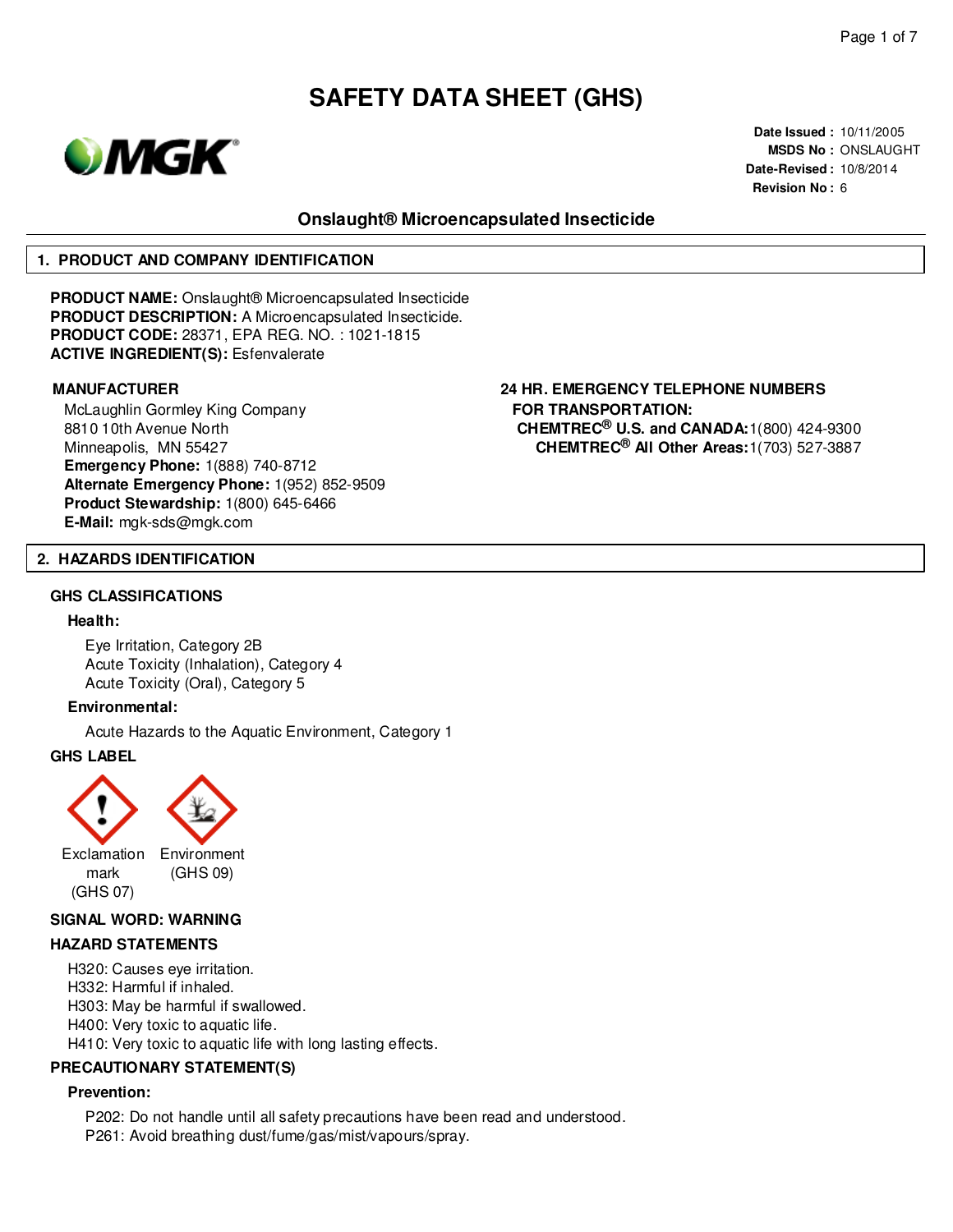

**Date Issued :** 10/11/2005 **MSDS No :** ONSLAUGHT **Date-Revised :** 10/8/2014 **Revision No :** 6

# **Onslaught® Microencapsulated Insecticide**

P270: Do no eat, drink, or smoke when using this product.

P273: Avoid release to the environment.

P280: Wear protective gloves/protective clothing/eye protection/face protection.

#### **Response:**

P305+P351+P338: IF IN EYES: Rinse cautiously with water for several minutes. Remove contact lenses, if present and easy to do. Continue rinsing.

P303+P361+P353: IF ON SKIN (or hair): Remove/Take off immediately all contaminated clothing. Rinse skin with water/shower.

P301+P312: IF SWALLOWED: Call a POISON CENTER or doctor/physician if you feel unwell.

P304+P340: IF INHALED: Remove victim to fresh air and keep at rest in a position comfortable for breathing.

#### **Storage:**

P403+P233: Store in a well-ventilated place. Keep container tightly closed.

### **Disposal:**

P501: Dispose of contents/container to an approved waste disposal plant.

**COMMENTS:** This material is considered hazardous by the 2012 OSHA Hazard Communication Standard [29 CFR 1910.1200(a)(1)], and the G.H.S.

#### **3. COMPOSITION / INFORMATION ON INGREDIENTS**

| <b>Chemical Name</b>  | $Wt.\%$ | <b>CAS</b>  |
|-----------------------|---------|-------------|
| Esfenvalerate         | 6.4     | 66230-04-4  |
| Petroleum Distillates | < 2     | 64742 -47-8 |

**COMMENTS:** Ingredients not identified are proprietary or non-hazardous. Values are not product specifications.

### **4. FIRST AID MEASURES**

**EYES:** Hold eye open and rinse slowly and gently with water for 15-20 minutes. Remove contact lenses, if present, after the first 5 minutes, then continue rinsing eye. Call a poison control center or doctor for treatment advice.

- **SKIN:** Take off contaminated clothing. Rinse skin immediately with plenty of water for 15-20 minutes. Call a poison control center or doctor for treatment advice.
- **INGESTION:** If swallowed, IMMEDIATELY call a poison control center or doctor for treatment advice. DO NOT give **any** liquid to the person. Do not induce vomiting unless told to do so by a poison contol center or a doctor. Never give anything by mouth to an unconscious person.
- **INHALATION:** Remove affected person to fresh air. If person is not breathing, call 911 or an ambulance, then give artificial respiration, preferably mouth-to-mouth if possible. Call a poison control center or doctor for further treatment advice.
- **NOTES TO PHYSICIAN:** For skin effects, a highly efficient therapeutic agent for pyrethroid exposure is topical application of tocopherol acetate (Vitamin E).

Diazepam has been recommended to reduce the CNS effects of Esfenvalerate.

#### **5. FIRE FIGHTING MEASURES**

**FLAMMABLE CLASS:** This product is NOT classified as flammable or combustible by OSHA.

**EXTINGUISHING MEDIA:** Use water spray, foam, carbon dioxide or dry chemical.

**HAZARDOUS COMBUSTION PRODUCTS:** Under fire conditions this product may support combustion and may decompose to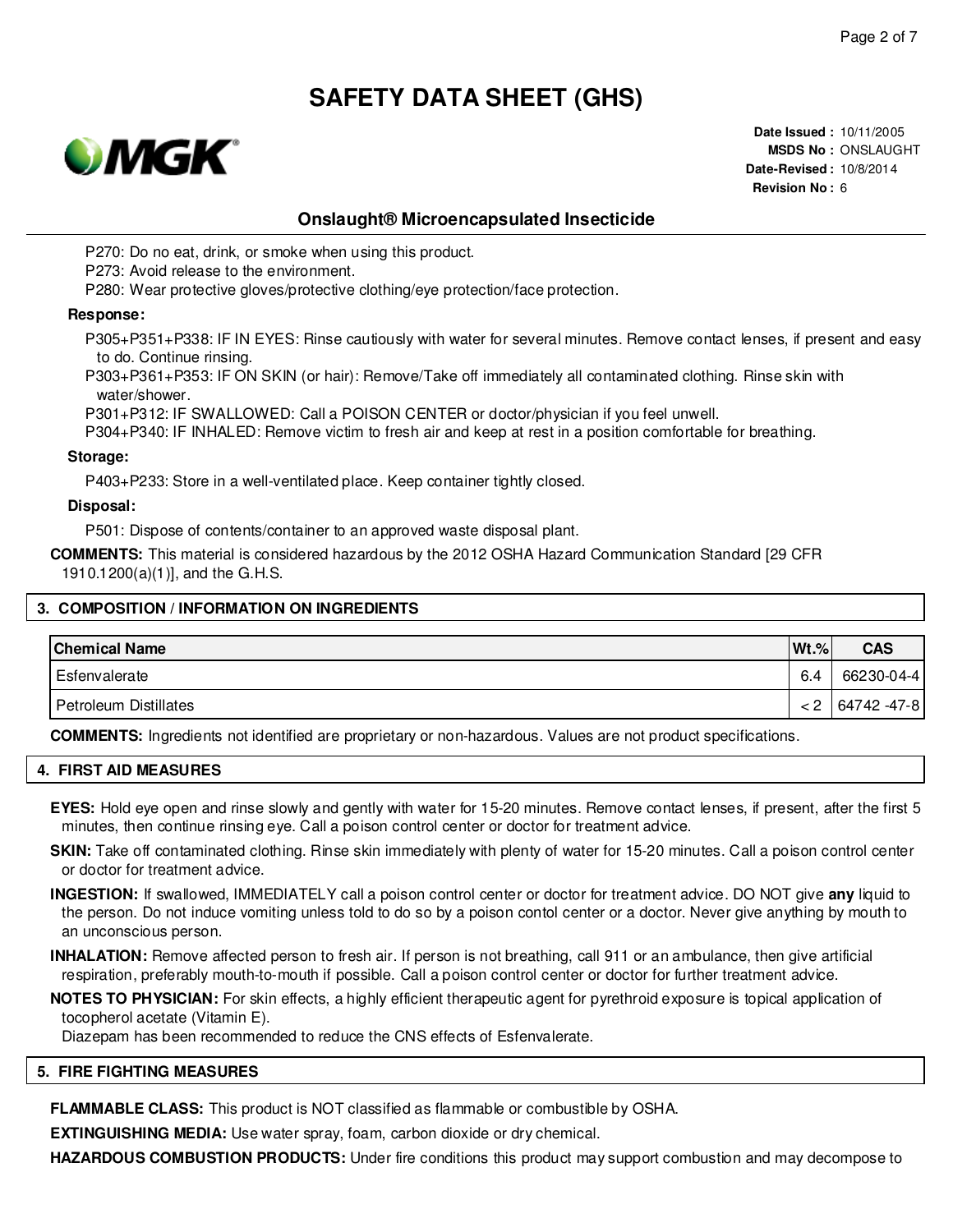

**Date Issued :** 10/11/2005 **MSDS No :** ONSLAUGHT **Date-Revised :** 10/8/2014 **Revision No :** 6

# **Onslaught® Microencapsulated Insecticide**

give off toxic gases such as HYDROGEN CYANIDE, carbon monoxide, carbon dioxide, and nitrogen oxides.

**FIRE FIGHTING PROCEDURES:** Use a full-faced self-contained breathing apparatus along with full protective gear. Keep nearby containers and equipment cool with a water stream.

#### **6. ACCIDENTAL RELEASE MEASURES**

- **SMALL SPILL:** Stop release, if possible without risk. Dike or contain release, if possible, and if immediate response can prevent further damage or danger. Isolate and control access to the release area. Take actions to reduce vapors. Absorb with appropriate absorbent such as sand, or vermiculite. Clean spill area of residues and absorbent.
- **LARGE SPILL:** Stop release, if possible without risk. Dike or contain release, if possible, and if immediate response can prevent further damage or danger. Isolate and control access to the release area. Take actions to reduce vapors. Collect product into drums, storage tanks, etc., via drains, pumps, etc. Absorb with appropriate absorbent such as sand or vermiculite. Clean spill area of residues and absorbent.

#### **ENVIRONMENTAL PRECAUTIONS**

**WATER SPILL:** Contains Pyrethroids, which are toxic to fish and other aquatic invertebrates. Contaminated absorbent and wash water should be disposed of according to local, state/provincial and federal/national regulations.

#### **7. HANDLING AND STORAGE**

**GENERAL PROCEDURES:** DO NOT APPLY THIS PRODUCT IN OR ON ELECTRICAL EQUIPMENT DUE TO THE POSSIBILITY OF SHOCK HAZARD.

**HANDLING:** Wear OSHA-approved safety glasses with side-shields, safety goggles, or a full-face shield. Mechanical ventilation should be used when handling this product in enclosed spaces. Do not contaminate water, food or feedstuffs by storage, handling, or disposal.

READ AND OBSERVE ALL PRECAUTIONS AND INSTRUCTIONS ON THE PRODUCT LABEL.

**STORAGE:** Store in a cool, dry area under lock and key. Post as a pesticide storage area. DO NOT allow product to exceed 160°F (71.1°C) as HYDROGEN CYANIDE GAS may be produced. Always store pesticides in the original container. Store away from food, pet food, feed, seed, fertilizers, and veterinary supplies. Place liquid formulations on lower-shelves, and dry formulations above.

KEEP OUT OF REACH OF CHILDREN

#### **8. EXPOSURE CONTROLS / PERSONAL PROTECTION**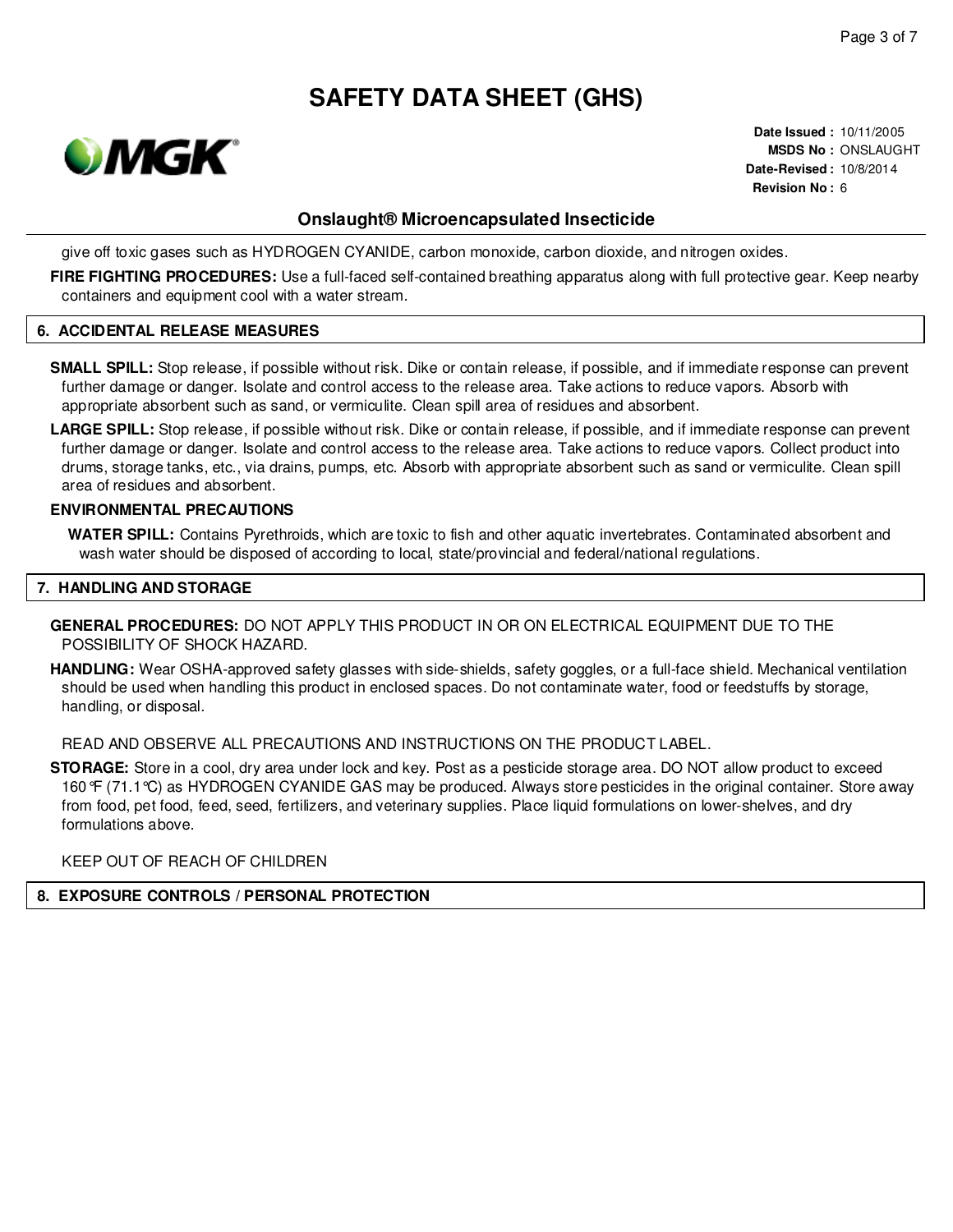

**Date Issued :** 10/11/2005 **MSDS No :** ONSLAUGHT **Date-Revised :** 10/8/2014 **Revision No :** 6

# **Onslaught® Microencapsulated Insecticide**

#### **EXPOSURE GUIDELINES**

| OSHA HAZARDOUS COMPONENTS (29 CFR1910.1200) |             |                        |                   |                  |                   |                    |                   |  |  |
|---------------------------------------------|-------------|------------------------|-------------------|------------------|-------------------|--------------------|-------------------|--|--|
|                                             |             | <b>EXPOSURE LIMITS</b> |                   |                  |                   |                    |                   |  |  |
|                                             |             | <b>OSHA PEL</b>        |                   | <b>ACGIH TLV</b> |                   | <b>SupplierOEL</b> |                   |  |  |
| <b>Chemical Name</b>                        |             | ppm                    | mg/m <sup>3</sup> | ppm              | mg/m <sup>3</sup> | ppm                | mg/m <sup>3</sup> |  |  |
| Esfenvalerate                               | <b>TWA</b>  | None                   |                   | None             |                   | $[1]$              | $2^{[1]}$         |  |  |
| Petroleum Distillates                       | <b>TWA</b>  | $[2]$                  | $5^{[2]}$         | $[2]$            | $5^{[2]}$         | 100                | 525               |  |  |
|                                             | <b>STEL</b> |                        |                   |                  | 10                |                    |                   |  |  |
| <b>OSHA TABLE COMMENTS:</b>                 |             |                        |                   |                  |                   |                    |                   |  |  |

**1**. Skin

**2**. As oil-mist, if generated.

**ENGINEERING CONTROLS:** Mechanical ventilation should be used when handling this product in enclosed spaces. Local exhaust ventilation may be necessary.

#### **PERSONAL PROTECTIVE EQUIPMENT**

**EYES AND FACE:** Wear OSHA-approved safety glasses with side-shields, safety goggles, or a full-face shield.

**SKIN:** Take prudent precautions to avoid contact with skin and clothing.

**WORK HYGIENIC PRACTICES:** DO NOT SMOKE, EAT, OR DRINK, OR APPLY COSMETICS IN WORK AREA! Wash promptly if skin becomes contaminated. Wash at the end of each work shift and before eating, smoking, or using the toilet.

#### **9. PHYSICAL AND CHEMICAL PROPERTIES**

**PHYSICAL STATE:** Liquid **ODOR:** Odorless. **APPEARANCE:** Creamy, yellow/ light-brown color. **pH:** 5.5 **Notes:** @ 10% in water. **FLASHPOINT AND METHOD:** > 93.3°C (200°F) TAG Closed Cup **VAPOR DENSITY:** Heavier than air. **FREEZING POINT:** Not Available **SOLUBILITY IN WATER:** Immiscible in water. **SPECIFIC GRAVITY:** 1.02 (Water = 1) at  $20^{\circ}C$  (68 $^{\circ}F$ ) **VISCOSITY #1:** 1025 cPs at 18.5°C (65.3°F) Brookfield **(VOC):** < 2.000 %

### **10. STABILITY AND REACTIVITY**

**STABLE:** Yes **HAZARDOUS POLYMERIZATION:** No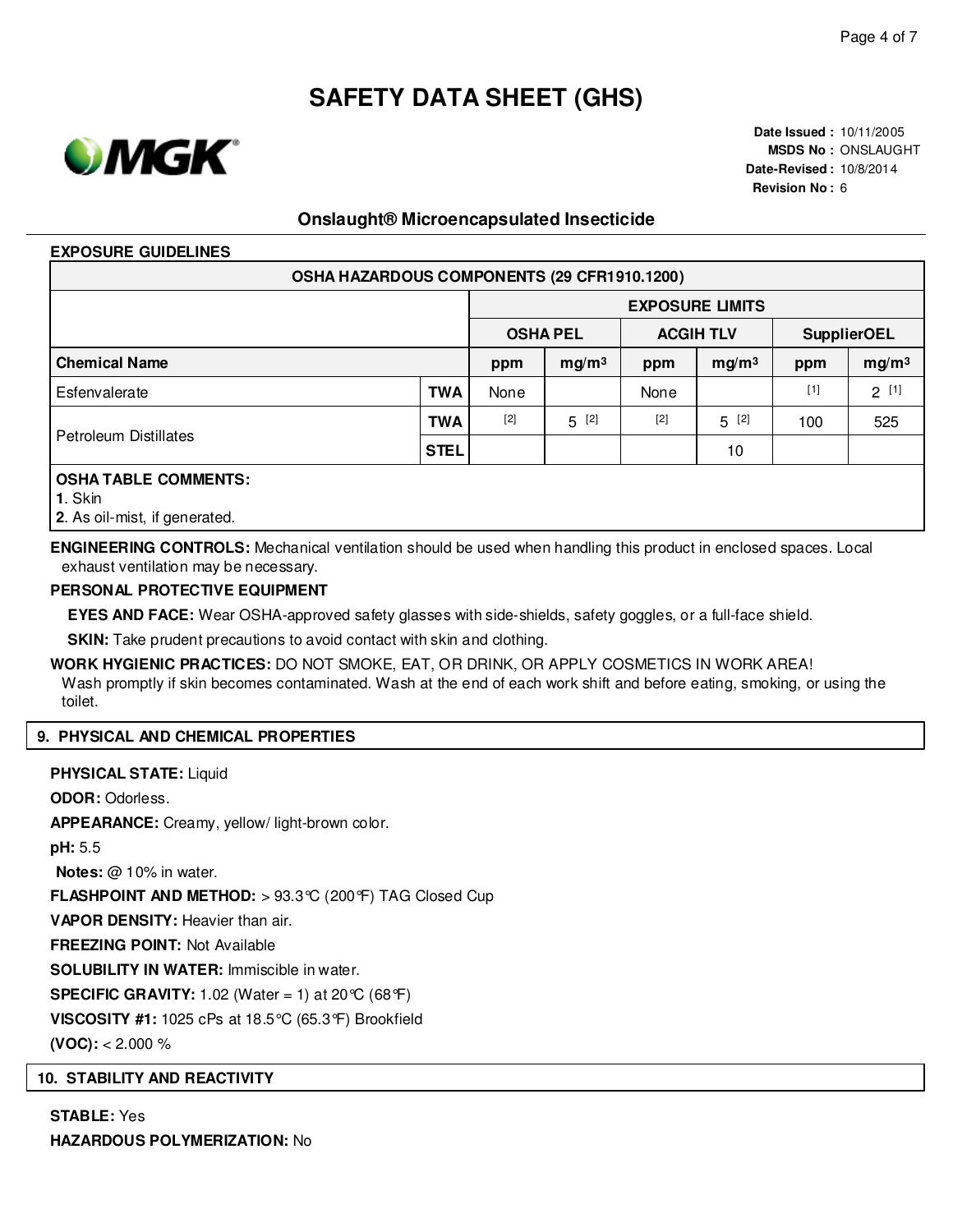

**Date Issued :** 10/11/2005 **MSDS No :** ONSLAUGHT **Date-Revised :** 10/8/2014 **Revision No :** 6

# **Onslaught® Microencapsulated Insecticide**

**CONDITIONS TO AVOID:** Not compatible with strong acids or bases. Not compatible with strong oxidizers.

**HAZARDOUS DECOMPOSITION PRODUCTS:** See Section 5 for combustion products.

#### **11. TOXICOLOGICAL INFORMATION**

#### **ACUTE**

**DERMAL LD50:** > 2000 mg/kg

**Notes:** Albino rabbit.

**ORAL LD50:** > 2000 mg/kg

**Notes:** Albino rat.

**INHALATION LC50:** > 2.06 mg/L

**Notes:** Rats exposed for 4 hours to test atmosphere. The Acute Inhalation LC<sub>50</sub> of this material places it in EPA Toxic Category IV.

**EYE EFFECTS:** Irritation clearing by Day 4.

**SKIN EFFECTS:** Slight irritation at 72 hours. Irritation Index = 1.0

**SENSITIZATION:** Negative; Not considered to be a dermal sensitizer to albino guinea pigs.

**GENERAL COMMENTS:** The above toxicity data was bridged from the insecticide concentrate, that is used in the manufacture of this end-use product.

**COMMENTS:** None of the components present in this material at concentrations equal to or greater than 0.1% are listed by IARC, NTP, OSHA or ACGIH as being carcinogens.

#### **12. ECOLOGICAL INFORMATION**

**ECOTOXICOLOGICAL INFORMATION:** This product is toxic to fish and other aquatic invertebrates. To protect the environment, do not allow pesticide to enter or run off into storm drains, drainage ditches, gutters, or surface waters. Applying this product in calm weather when rain is not predicted for the next 24 hours will help to ensure that wind or rain does not blow or wash pesticide off the treatment area. Rinsing application equipment over the treated area will help avoid run off to water bodies or drainage systems.

Do not discharge effluent containing this product into lakes, streams, ponds, estuaries, oceans or other waters, unless in accordance with the requirements of a National Pollutant Discharge Elimination System (NPDES) permit and the permitting authority has been notified in writing prior to discharge. Do not discharge effluent containing this product into sewer systems without previously notifying the local sewage treatment plant authority. For guidance, contact your State Water Board or Regional Office of the Environmental Protection Agency (EPA).

#### **13. DISPOSAL CONSIDERATIONS**

**DISPOSAL METHOD:** To avoid wastes, use all materials in the containers by application according to label directions. If wastes cannot be avoided, offer remaining product to a waste disposal facility or pesticide disposal program (NOTE: such programs are often run by state or local governments, or by industry).

**EMPTY CONTAINER:** Non-refillable container. DO NOT reuse or refill this container. Triple-rinse container (or equivalent) promptly after emptying.

Triple-rinse as follows for containers less than < 5 gallons (< 18.9 L) or less: Empty the remaining contents into application equipment or a mix-tank and drain for 10 seconds after the flow begins to drip. Fill the container  $1/4$  full with water and re-cap.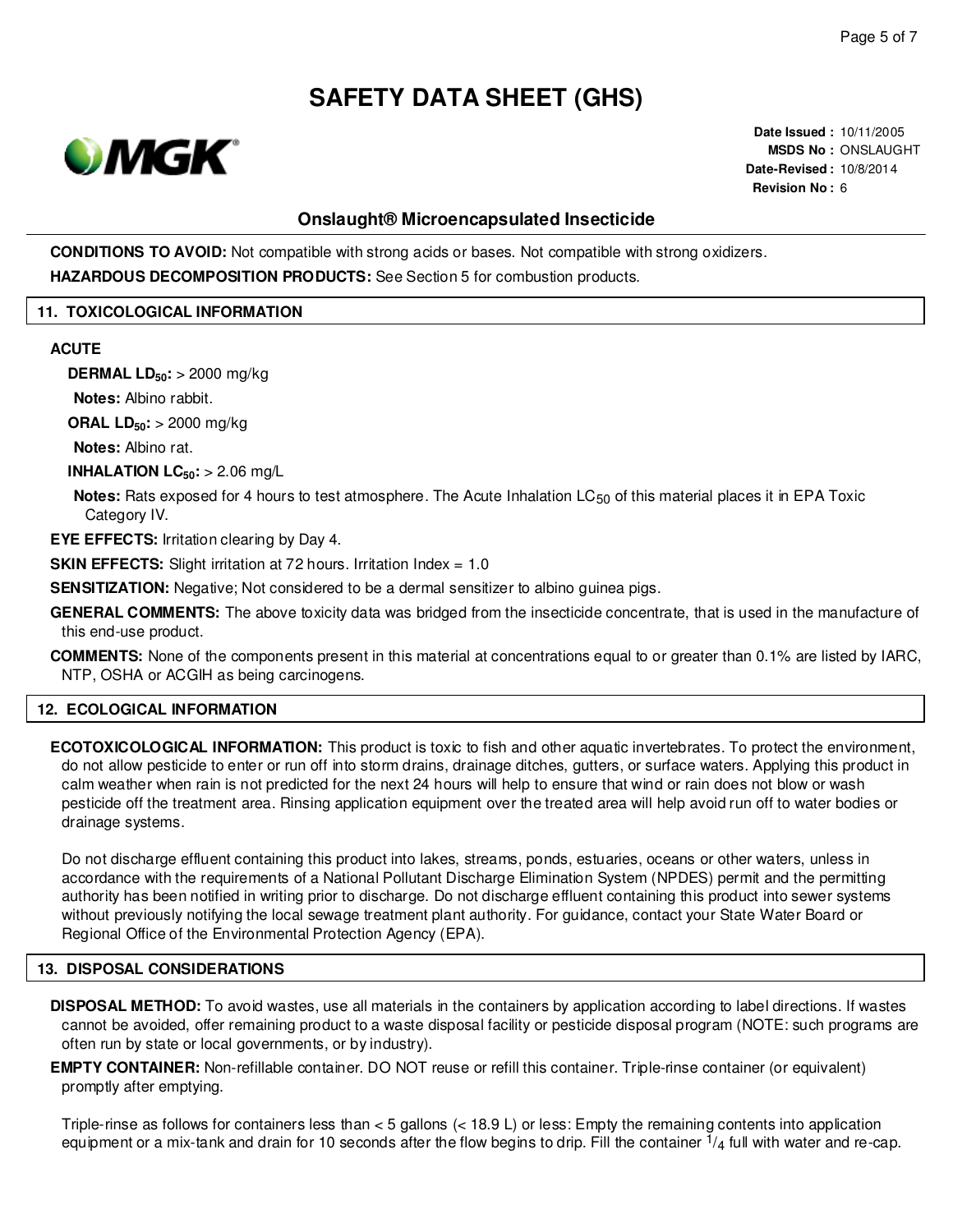

**Date Issued :** 10/11/2005 **MSDS No :** ONSLAUGHT **Date-Revised :** 10/8/2014 **Revision No :** 6

# **Onslaught® Microencapsulated Insecticide**

Shake for 10 seconds. Pour rinsate into application equipment or a mix-tank or store rinsate for later use or disposal. Drain for 10 seconds after the flow begins to drip. Repeat this procedure two more times. Then, offer for recycling if available, or puncture and dispose of in a sanitary landfill, or by incineration. Do not burn, unless allowed by state and local ordinances.

Triple-rinse as follows for containers greater than > 5 gallons (> 18.9 L): Empty the remaining contents into application equipment or a mix-tank. Fill the container  $\frac{1}{4}$  full with water. Replace and tighten closures. Tip container on its side and roll back and forth, ensuring at least one complete revolution, for 30 seconds. Stand the container on its end and tip it back and forth several times. Turn the container over onto its other end and tip it back and forth several times. Empty the rinsate into application equipment or a mix-tank or store rinsate for later use or disposal. Repeat this procedure two more times. Then, offer for recycling if available, or puncture and dispose of in a sanitary landfill, or by incineration. Do not burn, unless allowed by state and local ordinances.

**RCRA/EPA WASTE INFORMATION:** None of the ingredients in this product appear on the RCRA lists (40 CFR 261.24, 40CFR 251.33) or CERCLA Hazardous Substance list (40 CFR Part 302 Table 302.4)

#### **14. TRANSPORT INFORMATION**

#### **DOT (DEPARTMENT OF TRANSPORTATION)**

**PROPER SHIPPING NAME:** Insecticides, Insect or Animal Repellent, Liquid, N.O.S.

**PRIMARY HAZARD CLASS/DIVISION:** Non-Hazardous

**OTHER SHIPPING INFORMATION:** This material is considered to be NON-HAZARDOUS by DOT regulations.

#### **AIR (ICAO/IATA)**

**SHIPPING NAME:** Insecticides, Insect or Animal Repellent, Liquid, N.O.S.

**PRIMARY HAZARD CLASS/DIVISION:** Non-Hazardous

**NOTE:** Not considered hazardous by IATA/ ICAO regulations for transportation via air.

**VESSEL (IMO/IMDG)**

**SHIPPING NAME:** UN3082, Environmentally Hazardous Substance, Liquid, N.O.S.

**PRIMARY HAZARD CLASS/DIVISION:** 9

**PACKING GROUP:** III

**MARINE POLLUTANT #1:** Esfenvalerate

#### **15. REGULATORY INFORMATION**

#### **UNITED STATES**

#### **SARA TITLE III (SUPERFUND AMENDMENTS AND REAUTHORIZATION ACT)**

**FIRE:** No **PRESSURE GENERATING:** No **REACTIVITY:** No **ACUTE:** Yes

**313 REPORTABLE INGREDIENTS:** This product contains no SARA Title III Section 313 chemicals that exceed the reporting limits.

### **302/304 EMERGENCY PLANNING**

**EMERGENCY PLAN:** There are no SARA Title III Section 302 extremely hazardous substances present in this formulation (40 CFR 355).

There are no components that are subject to emergency requirements under CERCLA Section 103(a)(40 CFR 302.4) in this formulation.